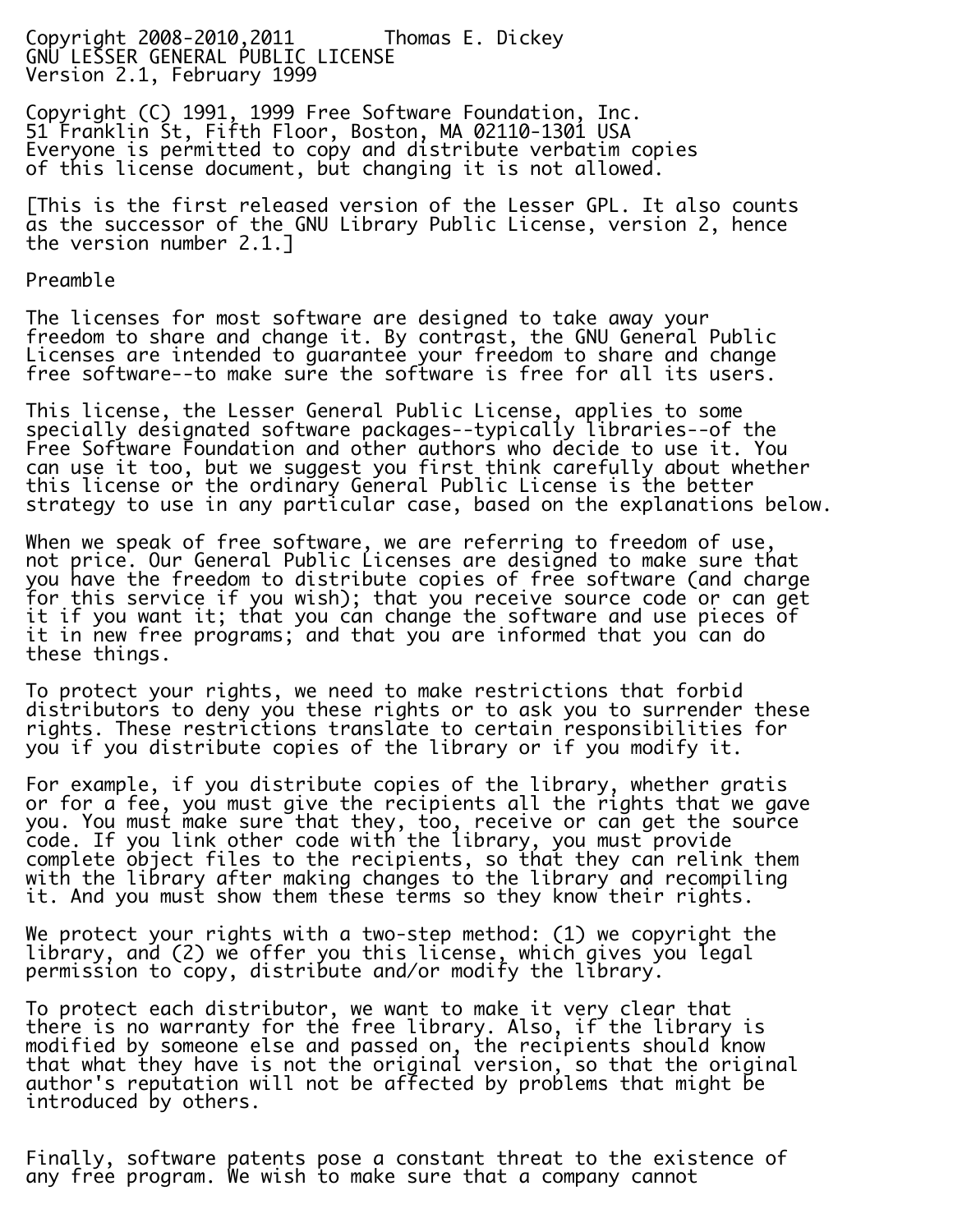effectively restrict the users of a free program by obtaining a restrictive license from a patent holder. Therefore, we insist that any patent license obtained for a version of the library must be consistent with the full freedom of use specified in this license.

Most GNU software, including some libraries, is covered by the ordinary GNU General Public License. This license, the GNU Lesser General Public License, applies to certain designated libraries, and is quite different from the ordinary General Public License. We use this license for certain libraries in order to permit linking those libraries into non-free programs.

When a program is linked with a library, whether statically or using a shared library, the combination of the two is legally speaking a combined work, a derivative of the original library. The ordinary General Public License therefore permits such linking only if the entire combination fits its criteria of freedom. The Lesser General Public License permits more lax criteria for linking other code with the library.

We call this license the "Lesser" General Public License because it does Less to protect the user's freedom than the ordinary General Public License. It also provides other free software developers Less of an advantage over competing non-free programs. These disadvantages are the reason we use the ordinary General Public License for many libraries. However, the Lesser license provides advantages in certain special circumstances.

For example, on rare occasions, there may be a special need to encourage the widest possible use of a certain library, so that it becomes a de-facto standard. To achieve this, non-free programs must be allowed to use the library. A more frequent case is that a free library does the same job as widely used non-free libraries. In this case, there is little to gain by limiting the free library to free software only, so we use the Lesser General Public License.

In other cases, permission to use a particular library in non-free programs enables a greater number of people to use a large body of free software. For example, permission to use the GNU C Library in non-free programs enables many more people to use the whole GNU operating system, as well as its variant, the GNU/Linux operating system.

Although the Lesser General Public License is Less protective of the users' freedom, it does ensure that the user of a program that is linked with the Library has the freedom and the wherewithal to run that program using a modified version of the Library.

The precise terms and conditions for copying, distribution and modification follow. Pay close attention to the difference between a "work based on the library" and a "work that uses the library". The former contains code derived from the library, whereas the latter must be combined with the library in order to run.

## GNU LESSER GENERAL PUBLIC LICENSE TERMS AND CONDITIONS FOR COPYING, DISTRIBUTION AND MODIFICATION

0. This License Agreement applies to any software library or other program which contains a notice placed by the copyright holder or other authorized party saying it may be distributed under the terms of this Lesser General Public License (also called "this License").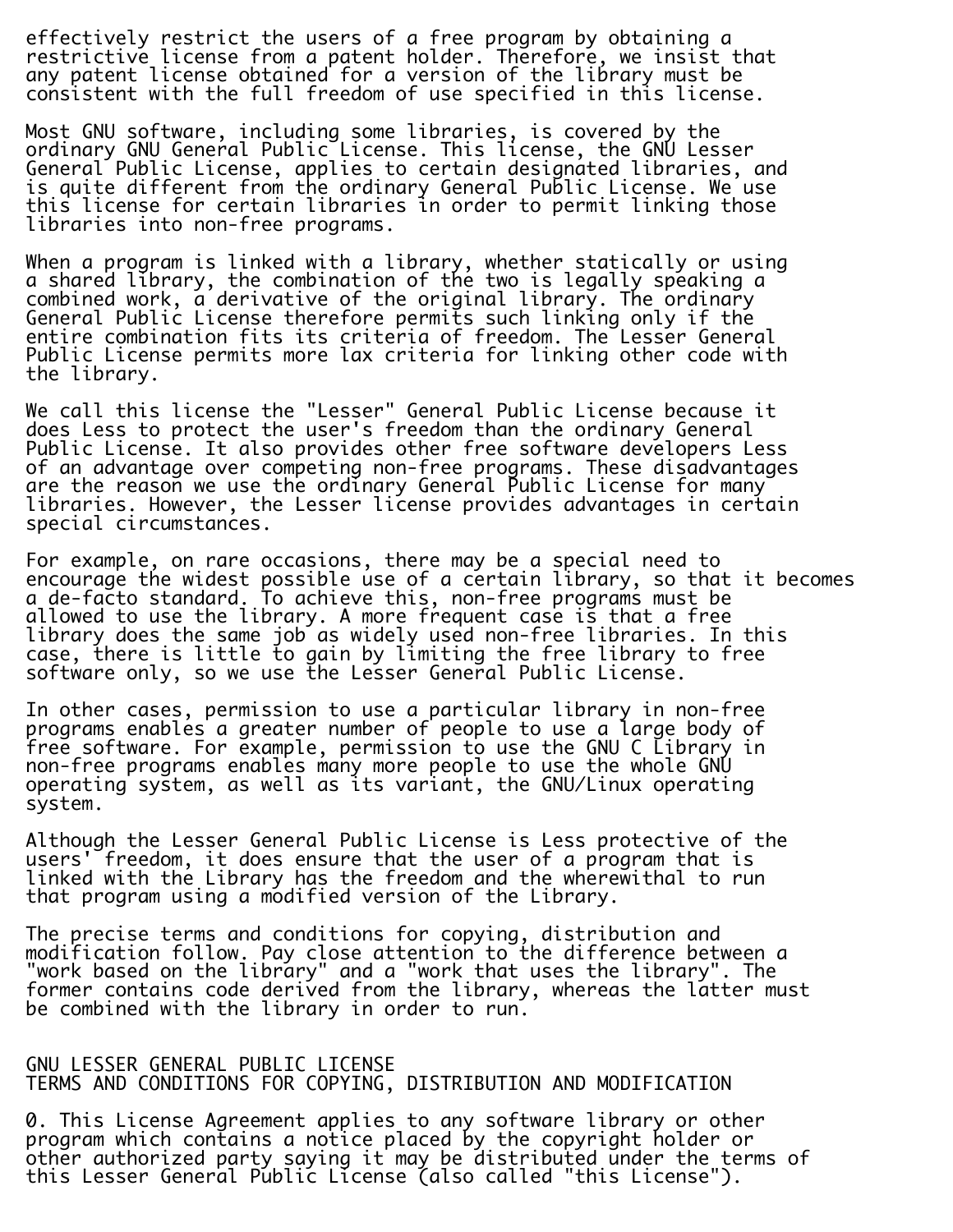Each licensee is addressed as "you".

A "library" means a collection of software functions and/or data prepared so as to be conveniently linked with application programs (which use some of those functions and data) to form executables.

The "Library", below, refers to any such software library or work which has been distributed under these terms. A "work based on the Library" means either the Library or any derivative work under copyright law: that is to say, a work containing the Library or a portion of it, either verbatim or with modifications and/or translated straightforwardly into another language. (Hereinafter, translation is included without limitation in the term "modification".)

"Source code" for a work means the preferred form of the work for making modifications to it. For a library, complete source code means all the source code for all modules it contains, plus any associated interface definition files, plus the scripts used to control compilation and installation of the library.

Activities other than copying, distribution and modification are not covered by this License; they are outside its scope. The act of running a program using the Library is not restricted, and output from such a program is covered only if its contents constitute a work based on the Library (independent of the use of the Library in a tool for writing it). Whether that is true depends on what the Library does and what the program that uses the Library does. 1. You may copy and distribute verbatim copies of the Library's complete source code as you receive it, in any medium, provided that you conspicuously and appropriately publish on each copy an appropriate copyright notice and disclaimer of warranty; keep intact all the notices that refer to this License and to the absence of any warranty; and distribute a copy of this License along with the Library.

You may charge a fee for the physical act of transferring a copy, and you may at your option offer warranty protection in exchange for a fee.

2. You may modify your copy or copies of the Library or any portion of it, thus forming a work based on the Library, and copy and distribute such modifications or work under the terms of Section 1 above, provided that you also meet all of these conditions:

a) The modified work must itself be a software library.

b) You must cause the files modified to carry prominent notices stating that you changed the files and the date of any change.

c) You must cause the whole of the work to be licensed at no charge to all third parties under the terms of this License.

d) If a facility in the modified Library refers to a function or a table of data to be supplied by an application program that uses the facility, other than as an argument passed when the facility is invoked, then you must make a good faith effort to ensure that, in the event an application does not supply such function or table, the facility still operates, and performs whatever part of its purpose remains meaningful.

(For example, a function in a library to compute square roots has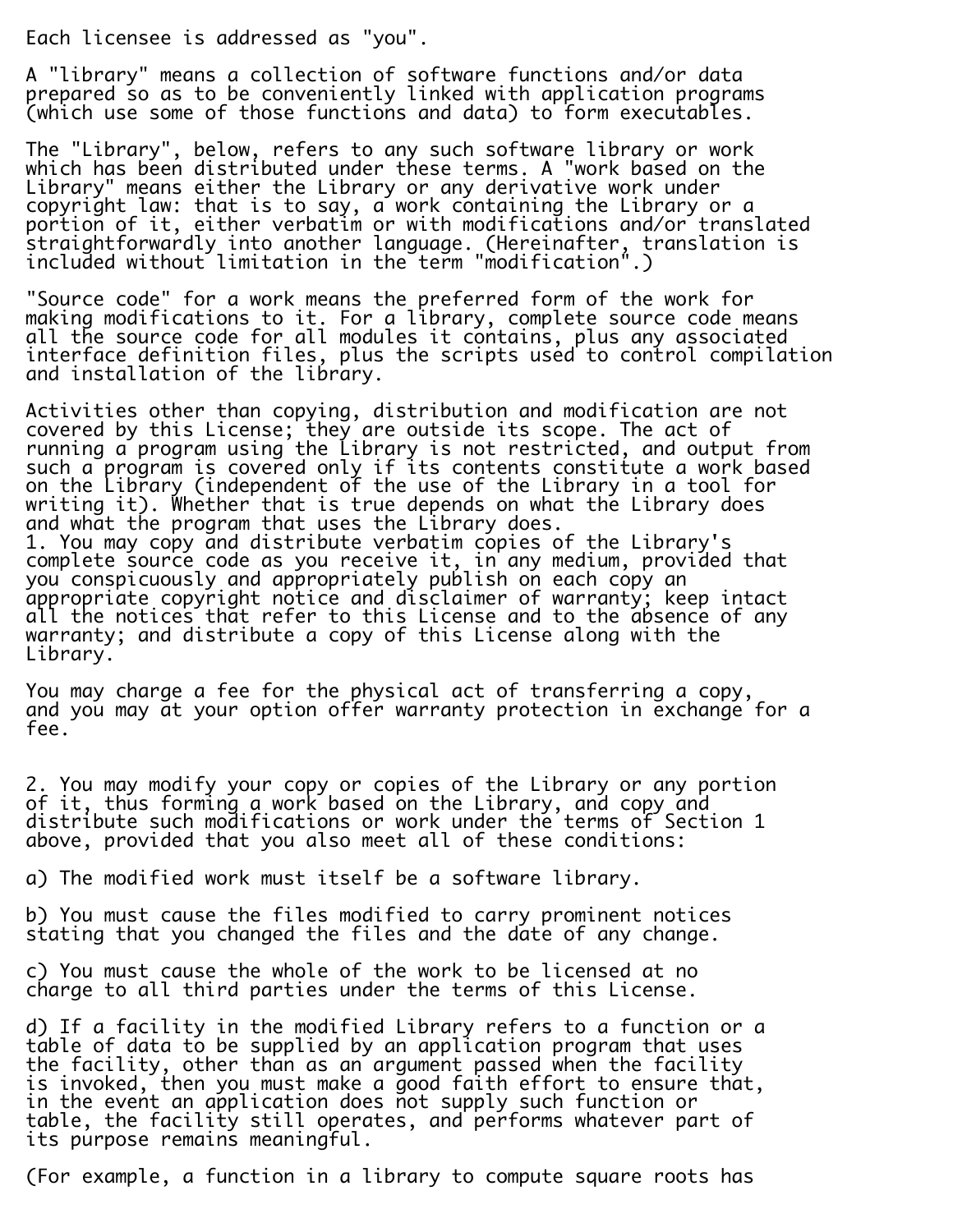a purpose that is entirely well-defined independent of the application. Therefore, Subsection 2d requires that any application-supplied function or table used by this function must be optional: if the application does not supply it, the square root function must still compute square roots.)

These requirements apply to the modified work as a whole. If identifiable sections of that work are not derived from the Library, and can be reasonably considered independent and separate works in themselves, then this License, and its terms, do not apply to those sections when you distribute them as separate works. But when you distribute the same sections as part of a whole which is a work based on the Library, the distribution of the whole must be on the terms of this License, whose permissions for other licensees extend to the entire whole, and thus to each and every part regardless of who wrote it.

Thus, it is not the intent of this section to claim rights or contest your rights to work written entirely by you; rather, the intent is to exercise the right to control the distribution of derivative or collective works based on the Library.

In addition, mere aggregation of another work not based on the Library with the Library (or with a work based on the Library) on a volume of a storage or distribution medium does not bring the other work under the scope of this License.

3. You may opt to apply the terms of the ordinary GNU General Public License instead of this License to a given copy of the Library. To do this, you must alter all the notices that refer to this License, so that they refer to the ordinary GNU General Public License, version 2, instead of to this License. (If a newer version than version 2 of the ordinary GNU General Public License has appeared, then you can specify that version instead if you wish.) Do not make any other change in these notices.

Once this change is made in a given copy, it is irreversible for that copy, so the ordinary GNU General Public License applies to all subsequent copies and derivative works made from that copy.

This option is useful when you wish to copy part of the code of the Library into a program that is not a library.

4. You may copy and distribute the Library (or a portion or derivative of it, under Section 2) in object code or executable form under the terms of Sections 1 and 2 above provided that you accompany it with the complete corresponding machine-readable source code, which must be distributed under the terms of Sections 1 and 2 above on a medium customarily used for software interchange.

If distribution of object code is made by offering access to copy from a designated place, then offering equivalent access to copy the source code from the same place satisfies the requirement to distribute the source code, even though third parties are not compelled to copy the source along with the object code.

5. A program that contains no derivative of any portion of the Library, but is designed to work with the Library by being compiled or linked with it, is called a "work that uses the Library". Such a work, in isolation, is not a derivative work of the Library, and therefore falls outside the scope of this License.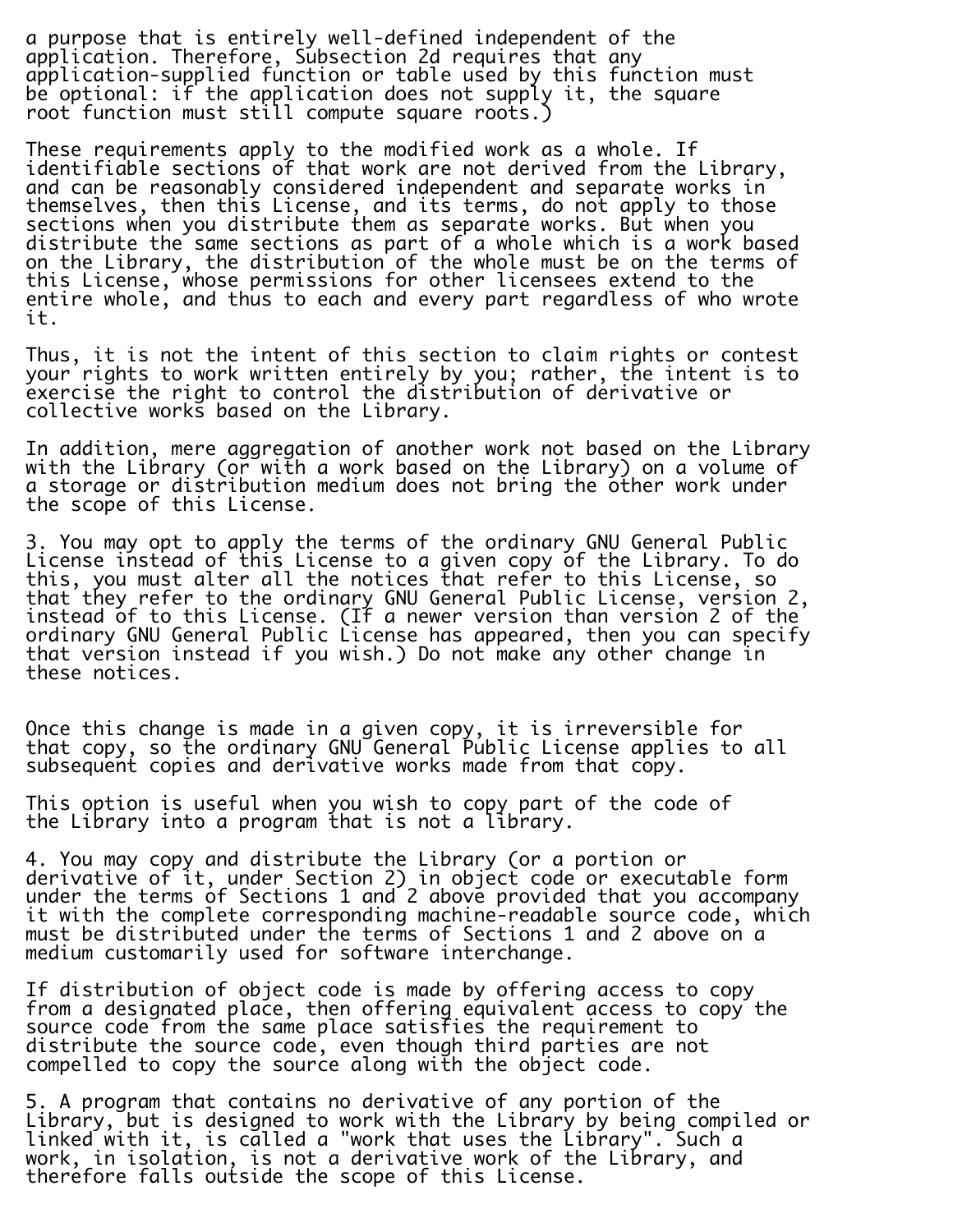However, linking a "work that uses the Library" with the Library creates an executable that is a derivative of the Library (because it contains portions of the Library), rather than a "work that uses the library". The executable is therefore covered by this License. Section 6 states terms for distribution of such executables.

When a "work that uses the Library" uses material from a header file that is part of the Library, the object code for the work may be a derivative work of the Library even though the source code is not. Whether this is true is especially significant if the work can be linked without the Library, or if the work is itself a library. The threshold for this to be true is not precisely defined by law.

If such an object file uses only numerical parameters, data structure layouts and accessors, and small macros and small inline functions (ten lines or less in length), then the use of the object file is unrestricted, regardless of whether it is legally a derivative work. (Executables containing this object code plus portions of the Library will still fall under Section 6.)

Otherwise, if the work is a derivative of the Library, you may distribute the object code for the work under the terms of Section 6. Any executables containing that work also fall under Section 6, whether or not they are linked directly with the Library itself.

6. As an exception to the Sections above, you may also combine or link a "work that uses the Library" with the Library to produce a work containing portions of the Library, and distribute that work under terms of your choice, provided that the terms permit modification of the work for the customer's own use and reverse engineering for debugging such modifications.

You must give prominent notice with each copy of the work that the Library is used in it and that the Library and its use are covered by this License. You must supply a copy of this License. If the work during execution displays copyright notices, you must include the copyright notice for the Library among them, as well as a reference directing the user to the copy of this License. Also, you must do one of these things:

a) Accompany the work with the complete corresponding machine-readable source code for the Library including whatever changes were used in the work (which must be distributed under Sections 1 and 2 above); and, if the work is an executable linked with the Library, with the complete machine-readable "work that uses the Library", as object code and/or source code, so that the user can modify the Library and then relink to produce a modified executable containing the modified Library. (It is understood that the user who changes the contents of definitions files in the Library will not necessarily be able to recompile the application to use the modified definitions.)

b) Use a suitable shared library mechanism for linking with the Library. A suitable mechanism is one that (1) uses at run time a copy of the library already present on the user's computer system, rather than copying library functions into the executable, and (2) will operate properly with a modified version of the library, if the user installs one, as long as the modified version is interface-compatible with the version that the work was made with.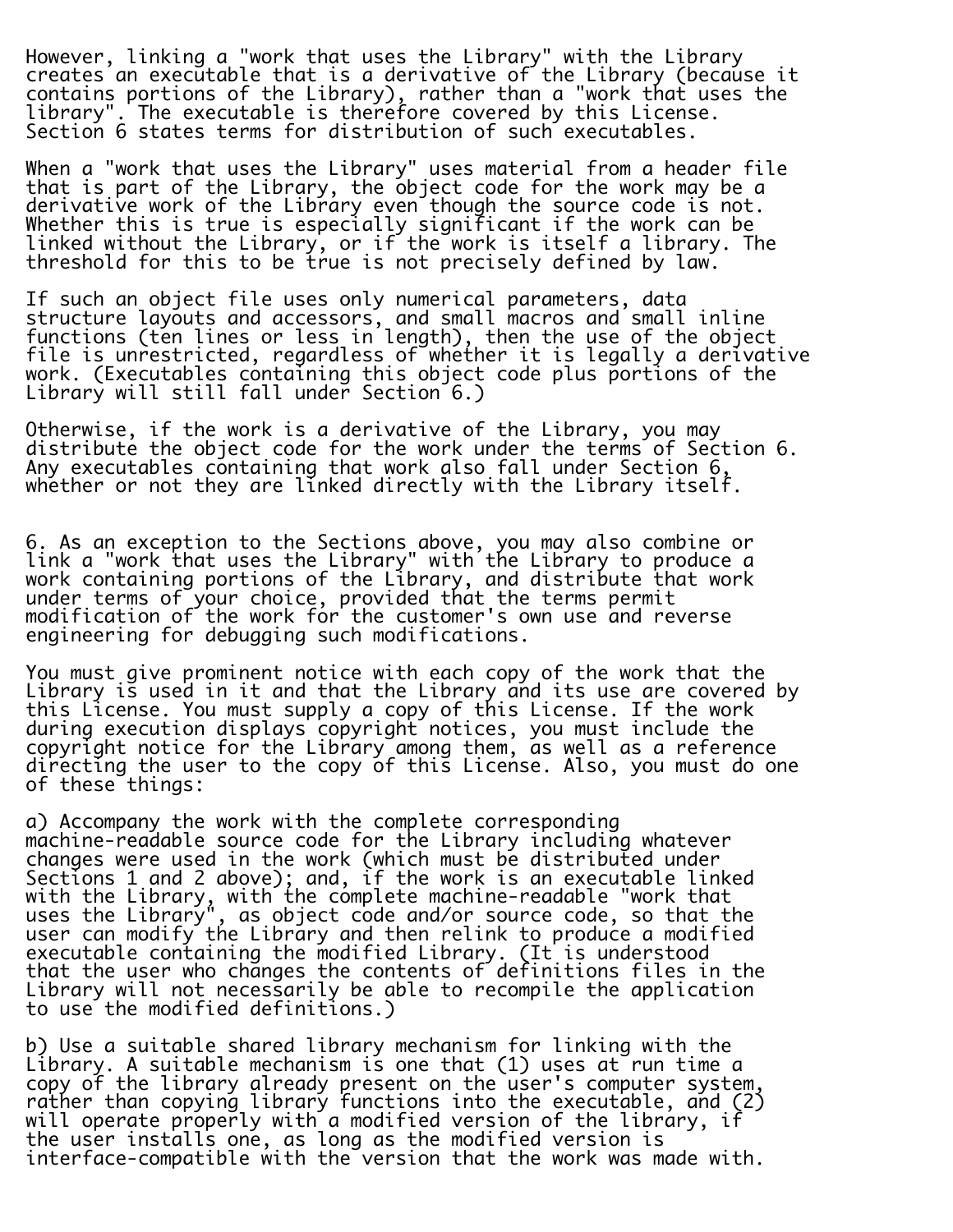c) Accompany the work with a written offer, valid for at least three years, to give the same user the materials specified in Subsection 6a, above, for a charge no more than the cost of performing this distribution.

d) If distribution of the work is made by offering access to copy from a designated place, offer equivalent access to copy the above specified materials from the same place.

e) Verify that the user has already received a copy of these materials or that you have already sent this user a copy.

For an executable, the required form of the "work that uses the Library" must include any data and utility programs needed for reproducing the executable from it. However, as a special exception, the materials to be distributed need not include anything that is normally distributed (in either source or binary form) with the major components (compiler, kernel, and so on) of the operating system on which the executable runs, unless that component itself accompanies the executable.

It may happen that this requirement contradicts the license restrictions of other proprietary libraries that do not normally accompany the operating system. Such a contradiction means you cannot use both them and the Library together in an executable that you distribute.

7. You may place library facilities that are a work based on the Library side-by-side in a single library together with other library facilities not covered by this License, and distribute such a combined library, provided that the separate distribution of the work based on the Library and of the other library facilities is otherwise permitted, and provided that you do these two things:

i. a) Accompany the combined library with a copy of the same work based on the Library, uncombined with any other library facilities. This must be distributed under the terms of the Sections above.

b) Give prominent notice with the combined library of the fact that part of it is a work based on the Library, and explaining where to find the accompanying uncombined form of the same work.

8. You may not copy, modify, sublicense, link with, or distribute the Library except as expressly provided under this License. Any attempt otherwise to copy, modify, sublicense, link with, or distribute the Library is void, and will automatically terminate your rights under this License. However, parties who have received copies, or rights, from you under this License will not have their licenses terminated so long as such parties remain in full compliance.

9. You are not required to accept this License, since you have not signed it. However, nothing else grants you permission to modify or distribute the Library or its derivative works. These actions are prohibited by law if you do not accept this License. Therefore, by modifying or distributing the Library (or any work based on the Library), you indicate your acceptance of this License to do so, and all its terms and conditions for copying, distributing or modifying the Library or works based on it.

10. Each time you redistribute the Library (or any work based on the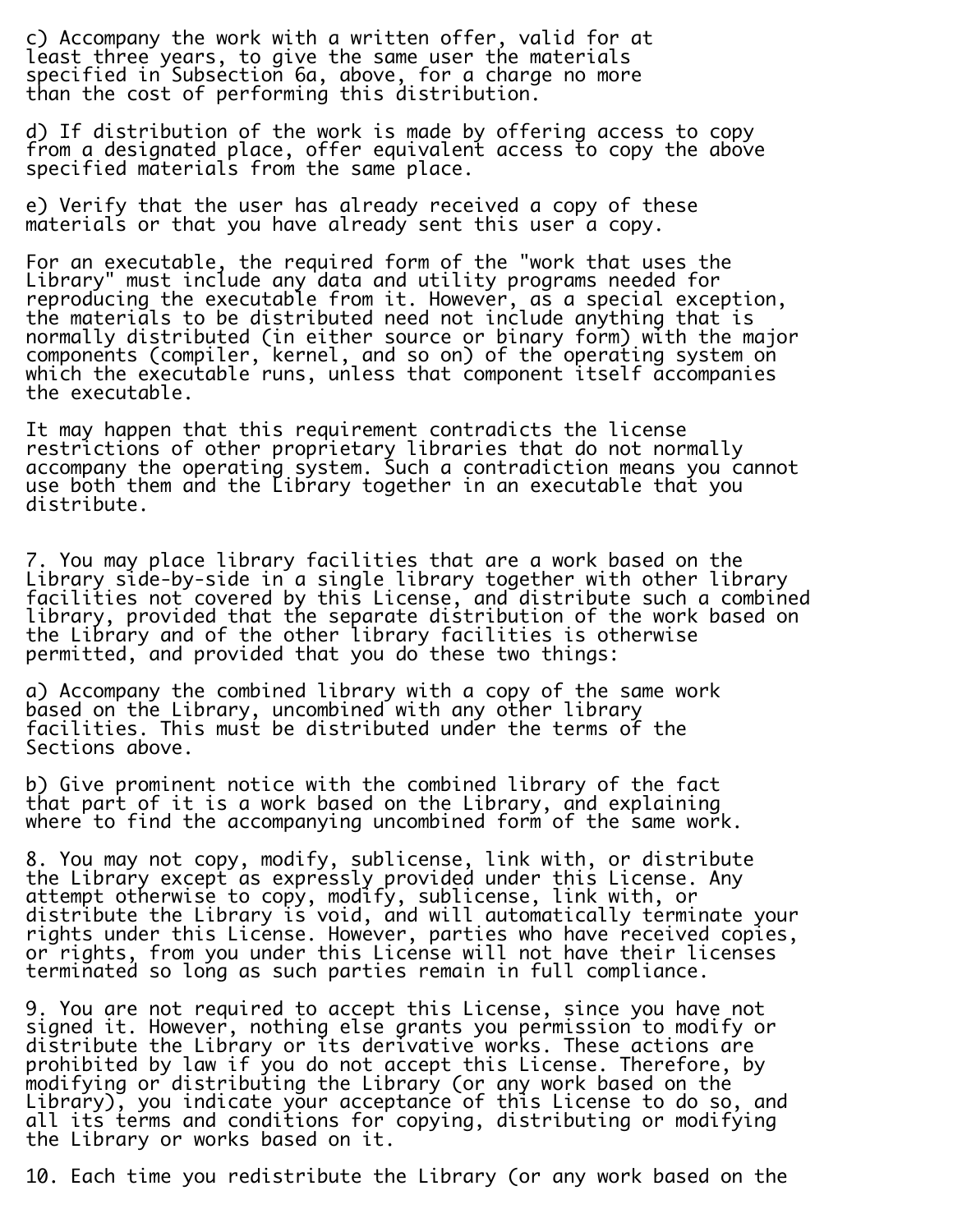Library), the recipient automatically receives a license from the original licensor to copy, distribute, link with or modify the Library subject to these terms and conditions. You may not impose any further restrictions on the recipients' exercise of the rights granted herein. You are not responsible for enforcing compliance by third parties with this License.

11. If, as a consequence of a court judgment or allegation of patent infringement or for any other reason (not limited to patent issues), conditions are imposed on you (whether by court order, agreement or otherwise) that contradict the conditions of this License, they do not excuse you from the conditions of this License. If you cannot distribute so as to satisfy simultaneously your obligations under this License and any other pertinent obligations, then as a consequence you may not distribute the Library at all. For example, if a patent license would not permit royalty-free redistribution of the Library by all those who receive copies directly or indirectly through you, then the only way you could satisfy both it and this License would be to refrain entirely from distribution of the Library.

If any portion of this section is held invalid or unenforceable under any particular circumstance, the balance of the section is intended to apply, and the section as a whole is intended to apply in other circumstances.

It is not the purpose of this section to induce you to infringe any patents or other property right claims or to contest validity of any such claims; this section has the sole purpose of protecting the integrity of the free software distribution system which is implemented by public license practices. Many people have made generous contributions to the wide range of software distributed through that system in reliance on consistent application of that system; it is up to the author/donor to decide if he or she is willing to distribute software through any other system and a licensee cannot impose that choice.

This section is intended to make thoroughly clear what is believed to be a consequence of the rest of this License.

12. If the distribution and/or use of the Library is restricted in certain countries either by patents or by copyrighted interfaces, the original copyright holder who places the Library under this License may add an explicit geographical distribution limitation excluding those countries, so that distribution is permitted only in or among countries not thus excluded. In such case, this License incorporates the limitation as if written in the body of this License.

13. The Free Software Foundation may publish revised and/or new versions of the Lesser General Public License from time to time. Such new versions will be similar in spirit to the present version, but may differ in detail to address new problems or concerns.

Each version is given a distinguishing version number. If the Library specifies a version number of this License which applies to it and "any later version", you have the option of following the terms and conditions either of that version or of any later version published by the Free Software Foundation. If the Library does not specify a license version number, you may choose any version ever published by the Free Software Foundation.

14. If you wish to incorporate parts of the Library into other free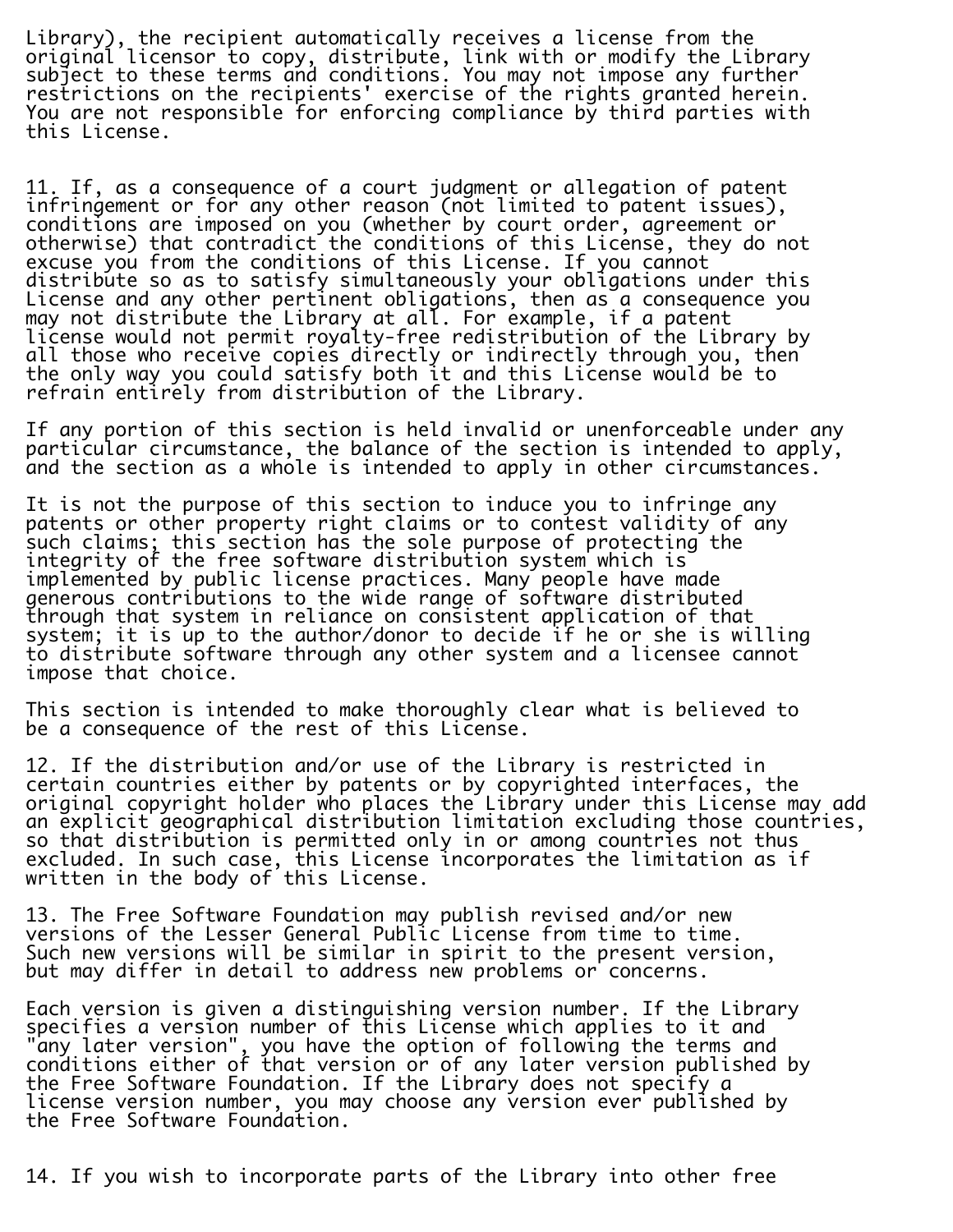programs whose distribution conditions are incompatible with these, write to the author to ask for permission. For software which is copyrighted by the Free Software Foundation, write to the Free Software Foundation; we sometimes make exceptions for this. Our decision will be guided by the two goals of preserving the free status of all derivatives of our free software and of promoting the sharing and reuse of software generally.

## NO WARRANTY

15. BECAUSE THE LIBRARY IS LICENSED FREE OF CHARGE, THERE IS NO WARRANTY FOR THE LIBRARY, TO THE EXTENT PERMITTED BY APPLICABLE LAW. EXCEPT WHEN OTHERWISE STATED IN WRITING THE COPYRIGHT HOLDERS AND/OR OTHER PARTIES PROVIDE THE LIBRARY "AS IS" WITHOUT WARRANTY OF ANY KIND, EITHER EXPRESSED OR IMPLIED, INCLUDING, BUT NOT LIMITED TO, THE IMPLIED WARRANTIES OF MERCHANTABILITY AND FITNESS FOR A PARTICULAR PURPOSE. THE ENTIRE RISK AS TO THE QUALITY AND PERFORMANCE OF THE LIBRARY IS WITH YOU. SHOULD THE LIBRARY PROVE DEFECTIVE, YOU ASSUME THE COST OF ALL NECESSARY SERVICING, REPAIR OR CORRECTION.

16. IN NO EVENT UNLESS REQUIRED BY APPLICABLE LAW OR AGREED TO IN WRITING WILL ANY COPYRIGHT HOLDER, OR ANY OTHER PARTY WHO MAY MODIFY AND/OR REDISTRIBUTE THE LIBRARY AS PERMITTED ABOVE, BE LIABLE TO YOU FOR DAMAGES, INCLUDING ANY GENERAL, SPECIAL, INCIDENTAL OR CONSEQUENTIAL DAMAGES ARISING OUT OF THE USE OR INABILITY TO USE THE LIBRARY (INCLUDING BUT NOT LIMITED TO LOSS OF DATA OR DATA BEING RENDERED INACCURATE OR LOSSES SUSTAINED BY YOU OR THIRD PARTIES OR A FAILURE OF THE LIBRARY TO OPERATE WITH ANY OTHER SOFTWARE), EVEN IF SUCH HOLDER OR OTHER PARTY HAS BEEN ADVISED OF THE POSSIBILITY OF SUCH DAMAGES.

END OF TERMS AND CONDITIONS

How to Apply These Terms to Your New Libraries

If you develop a new library, and you want it to be of the greatest possible use to the public, we recommend making it free software that everyone can redistribute and change. You can do so by permitting redistribution under these terms (or, alternatively, under the terms of the ordinary General Public License).

To apply these terms, attach the following notices to the library. It is safest to attach them to the start of each source file to most effectively convey the exclusion of warranty; and each file should have at least the "copyright" line and a pointer to where the full notice is found.

<one line to give the library's name and a brief idea of what it does.> Copyright (C) <year> <name of author>

This library is free software; you can redistribute it and/or modify it under the terms of the GNU Lesser General Public License as published by the Free Software Foundation; either version 2.1 of the License, or (at your option) any later version.

This library is distributed in the hope that it will be useful, but WITHOUT ANY WARRANTY; without even the implied warranty of MERCHANTABILITY or FITNESS FOR A PARTICULAR PURPOSE. See the GNU Lesser General Public License for more details.

You should have received a copy of the GNU Lesser General Public License along with this library; if not, write to the Free Software